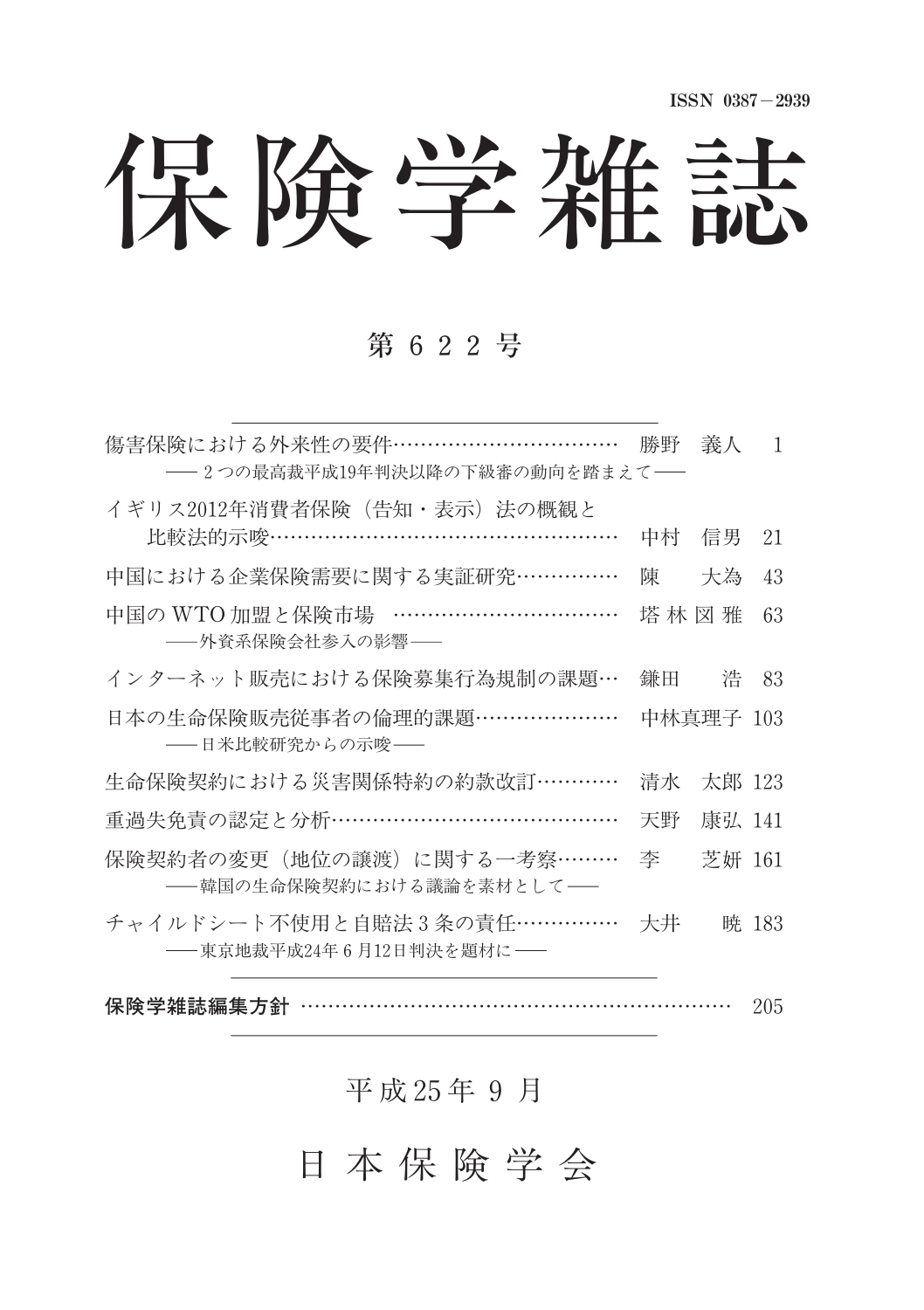|                             | 保 険 学 雑 |         | 誌                                                        |                                                                  |  |
|-----------------------------|---------|---------|----------------------------------------------------------|------------------------------------------------------------------|--|
|                             |         | 第 622 号 |                                                          |                                                                  |  |
| 平成25年9月30日                  |         | - 発行    |                                                          |                                                                  |  |
|                             |         |         | 《非壳品》                                                    |                                                                  |  |
| 編集兼                         |         | 編集委員    | 浜<br>中<br>井<br>$\Box$<br>石<br>田<br>本<br>河<br>澤<br>本<br>潘 | 降<br>富<br>夫<br>成<br>則<br>淳<br>孝<br>百<br>合<br>憲<br>阿              |  |
| 発行者                         | Ħ       |         |                                                          | 本保険学会                                                            |  |
| न्5101-8335 東京都千代田区神田淡路町2-9 |         |         |                                                          | 公益財団法人損害保険事業総合研究所内                                               |  |
| 発行所                         | Ħ       |         |                                                          | 本 保 険 学 会                                                        |  |
| न्5101-8335 東京都千代田区神田淡路町2-9 |         | 雷       |                                                          | 公益財団法人損害保険事業総合研究所内<br>話 $(03)3255 - 5511$<br>振替口座 00160-8-607601 |  |

印刷所 株式会社 松 涛 企 画 〠101-0051 東京都千代田区神田神保町2-445階